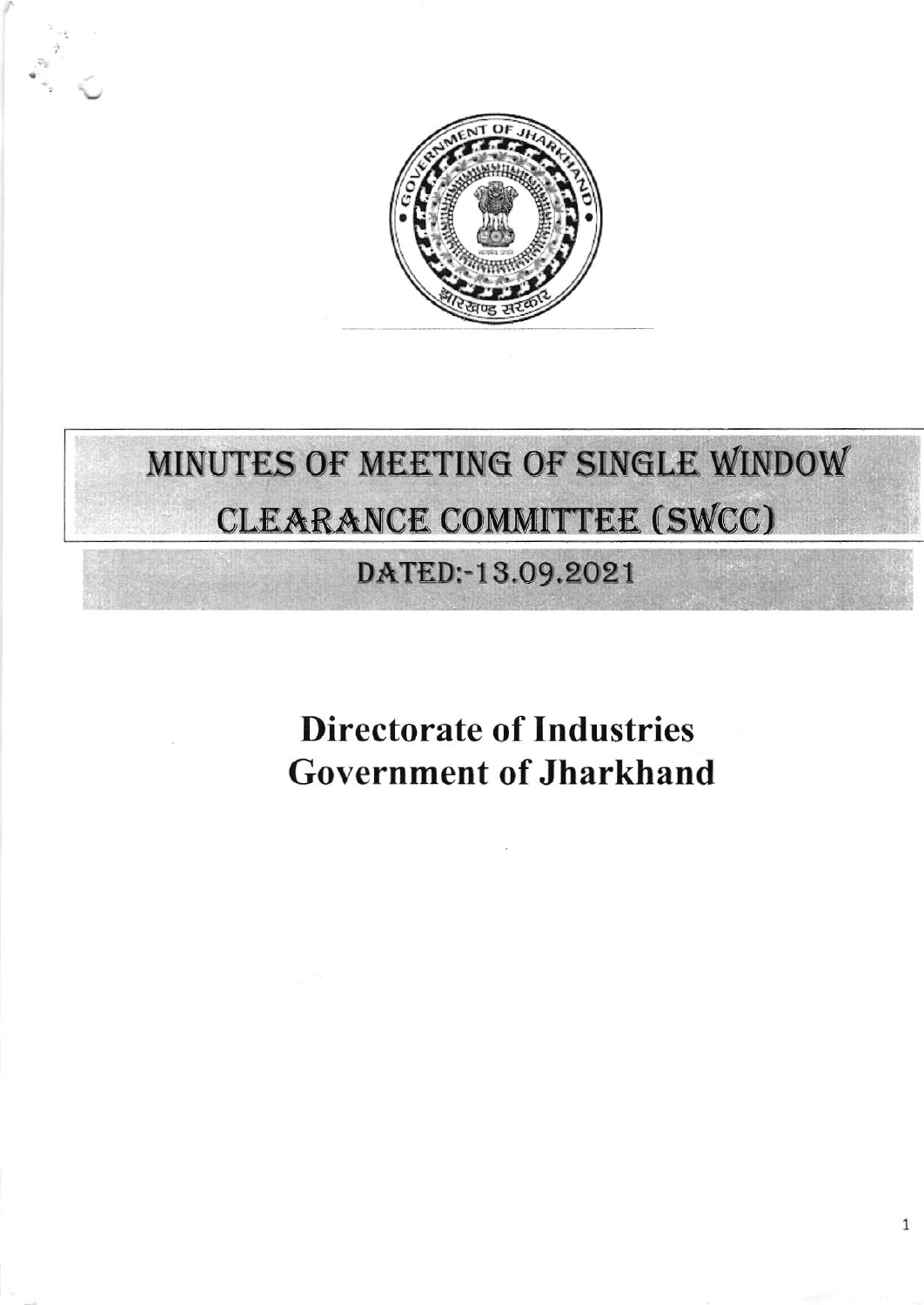### दिनांक 13.09.2021 को अपराहन 12.30 बजे सचिव, उद्योग की अध्यक्षता में सिंगल विण्डो क्लीयरेंस कमिटी (Single Window Clearance Committee) बैठक की कार्यवाही :-

उपस्थिति-संलग्न।

सचिव, उद्योग द्वारा समिति के उपस्थित सदस्यों का स्वागत करते हुए निदेशक, उद्योग को बैठक की कार्रवाई प्रारंभ करने का निदेश दिया गया। निदेशक, उद्योग, द्वारा समिति के सदस्यों को बैठक की कार्यावली के संबंध में विस्तार से अवगत कराते हुए प्रस्तुतीकरण दिया गया। इस बैठक में विचार किए गए आवेदनों की विवरणी निम्नवत है:--

- झारखण्ड औद्योगिक एवं निवेश प्रोत्साहन नीति-2016 के तहत अनुदान हेतु 08 प्रस्ताव पर I. विचार किया गया।
- झारखण्ड टेक्सटाइल, ऐपरेल एवं फूटवियर नीति-2016 के तहत अनुदान हेतु 03 आवेदन पर II. विचार किया गया।
- झारखण्ड फूड प्रोसेसिंग नीति-2015 के तहत अनुदान हेतू 01 आवेदन पर विचार III. किया गया।

बैठक में विचार किए गए आवेदनों से संबंधित विस्तृत कार्यवाही निम्नवत है :-

#### Agenda I- (CPIS) INCENTIVES UNDER JIIPP - 2016 POLICY

CPIS (Non-MSME Unit):- Clause 7.1.2 of JIIPP 2016 provides for CPIS (Comprehensive Project Investment Subsidy) as "The qualifying amount of investment for subsidy for non-MSME units under CPIS will be calculated giving weightage of 50% investment made in Plant & Machinery, 20% each to investment in Pollution Control Equipment and Environment friendly alternative power generation equipment and 10% to investment in employees welfare (EPF, ESI, Health Insurance). CPIS  $@$  20% is eligible on qualifying amount subject to a maximum ceiling of Rs.20 crore under clause 7.1.4 & 7.1.5 respectively.

#### 1. M/s Usha Martin, Gamharia, JIADA, ADITYAPUR AREA, Saraikela-Kharsawan.

The online claim for CPIS has been filed on 29.306.2018 and response to various queries has been a) submitted by 10.09.2021. The DPR cost of the plant is 3300 crore. Actual capital investment is Rs. 4503. The means of finance is Rs.2448 crore from Axis/ICICI/SBI and balance from internal accruals.

 $b)$ The physical verification of Plant & machinery/ Pollution Control and payment verification was jointly conducted by AIADA and Hd. Qr. Team dated 09.09.2021. Out of total capital investment of Rs.4503.06 crore, Rs.3399.87 crore is eligible investment, considered for calculation of CPIS.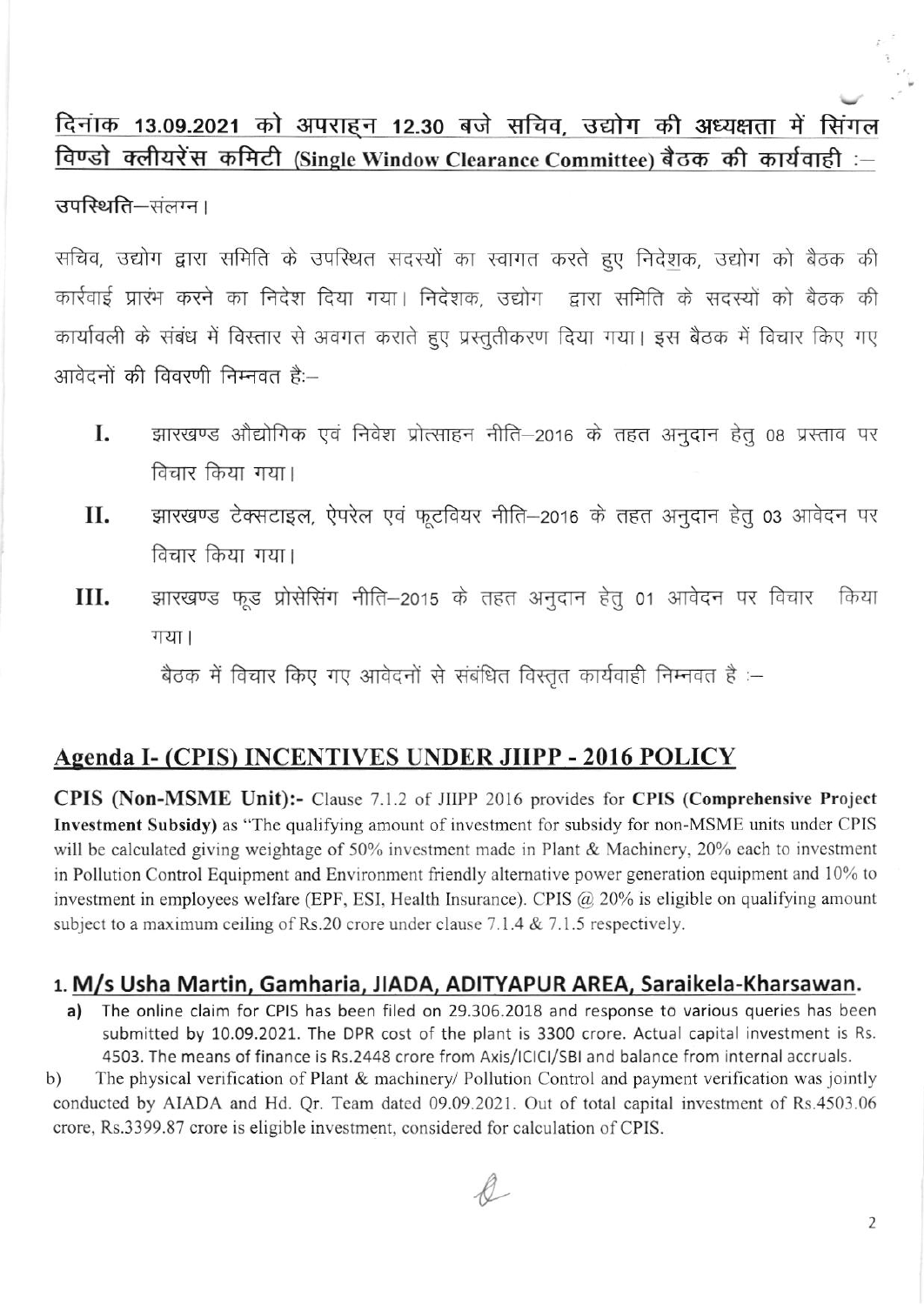$c)$ The Unit's production/Tax payment during the period the year 2017-18 is as below:-(Fig. in Lakh)

 $\ddot{\mathbf{C}}$ 

| Year           |                                                   | Prodn. MT.                                      | Electricity                      | VAT                    |                                 | <b>GST</b> | <b>ITR AY 2019-20</b>            |
|----------------|---------------------------------------------------|-------------------------------------------------|----------------------------------|------------------------|---------------------------------|------------|----------------------------------|
|                | $17 - 18$                                         | 6.2                                             | 4844                             | 1000                   |                                 | 8395       | <b>NA</b>                        |
|                |                                                   |                                                 | Check-List CPIS under JIIPP 2016 |                        |                                 |            |                                  |
| 1              |                                                   | Name of the Applicant                           |                                  |                        |                                 |            | M/s Usha Martin limited Gamharia |
| $\overline{c}$ |                                                   | Address                                         |                                  |                        |                                 | Adityapur  |                                  |
| 3              |                                                   | Category of Unit                                |                                  |                        |                                 | Ultra Mega |                                  |
| 4              | New/Expansion<br>Expansion                        |                                                 |                                  |                        |                                 |            |                                  |
| 5              |                                                   | Date of commercial production<br>16.01.2017     |                                  |                        |                                 |            |                                  |
| 6              | Product under DoP                                 |                                                 |                                  | Billet/Bloom/Wire Road |                                 |            |                                  |
| 7              |                                                   | Form 1.1(Board resolution)                      |                                  |                        | Yes                             |            |                                  |
| 8              |                                                   | Form 1.2(Power of Attorney)                     |                                  |                        | yes                             |            |                                  |
| 9              | Form 1.3 (Bank certificate, Loan &<br>Investment) |                                                 |                                  | Yes                    |                                 |            |                                  |
| 10             |                                                   | Form 1.4 (Statement of Prodn./Sales)            |                                  |                        | Yes                             |            |                                  |
| 11             |                                                   | Form 1.6 (Affidavit)                            |                                  |                        | Yes                             |            |                                  |
| 12             |                                                   | Form 1.7 (b) CA certificate for Investment      |                                  |                        | Yes                             |            |                                  |
| 13             |                                                   | Form 1.8 (certificate from P.F.<br>Commissioner |                                  |                        | NO (self certificate submitted) |            |                                  |
| 14             |                                                   | Form 1.8 (certificate from ESI Authority        |                                  |                        | NO (self certificate submitted  |            |                                  |
| 15             |                                                   | Form 1.13 (Means of Finance)                    |                                  |                        | Yes                             |            |                                  |
| 16             |                                                   | ITR AY 2019-20                                  |                                  |                        | yes                             |            |                                  |
| 17             |                                                   | <b>CTO</b>                                      |                                  |                        | Yes                             |            |                                  |
| 18             |                                                   | DoP certificate                                 |                                  |                        | Yes                             |            |                                  |
| 19             |                                                   | Factory License                                 |                                  |                        | Yes                             |            |                                  |
| 20             |                                                   | Certificate of incorporation                    |                                  |                        | Yes                             |            |                                  |
| 21             |                                                   | <b>Audited Balance Sheet</b>                    |                                  |                        | yes                             |            |                                  |

| Calculation of Permissible Subsidy under CPIS forNon MSME under 2016 Policy (Figures in Lakh Rupees) |                 |                       |                     |        |                |  |  |
|------------------------------------------------------------------------------------------------------|-----------------|-----------------------|---------------------|--------|----------------|--|--|
| Details of capital Investment                                                                        | Bank's approval | <b>CA</b> certificate | joint<br>Inspection | Weight | Eligible       |  |  |
| Land                                                                                                 |                 | 3622.00               |                     | 0.00   | $\blacksquare$ |  |  |
| <b>Building</b>                                                                                      |                 | 6762.00               |                     | 0.00   | ÷              |  |  |
| Plant & Machinery                                                                                    | 272850.00       | 439913.00             | 339987.19           | 50%    | 169993.60      |  |  |
| Productive<br>of<br>Other<br>assets<br>permanent nature                                              |                 | 9.00                  |                     |        |                |  |  |
| Pollution control                                                                                    |                 |                       |                     | 20%    | ٠              |  |  |
| Electrification excluding DG set                                                                     |                 |                       |                     | 0.00   | $\blacksquare$ |  |  |
| Employees welfare                                                                                    |                 |                       |                     | 0.00   | ۰              |  |  |
| others                                                                                               | 57150.00        | 0.00                  |                     | 0.00   | u,             |  |  |
| <b>Total Capital Investment</b>                                                                      | 330000.00       | 450306.00             | 339987.19           |        | 169993.60      |  |  |
| 20% amount                                                                                           |                 |                       |                     |        | 33998.72       |  |  |
| Limited to maximum ceiling of Rs.20 crore                                                            |                 |                       |                     |        |                |  |  |

 $\mathcal{L}$